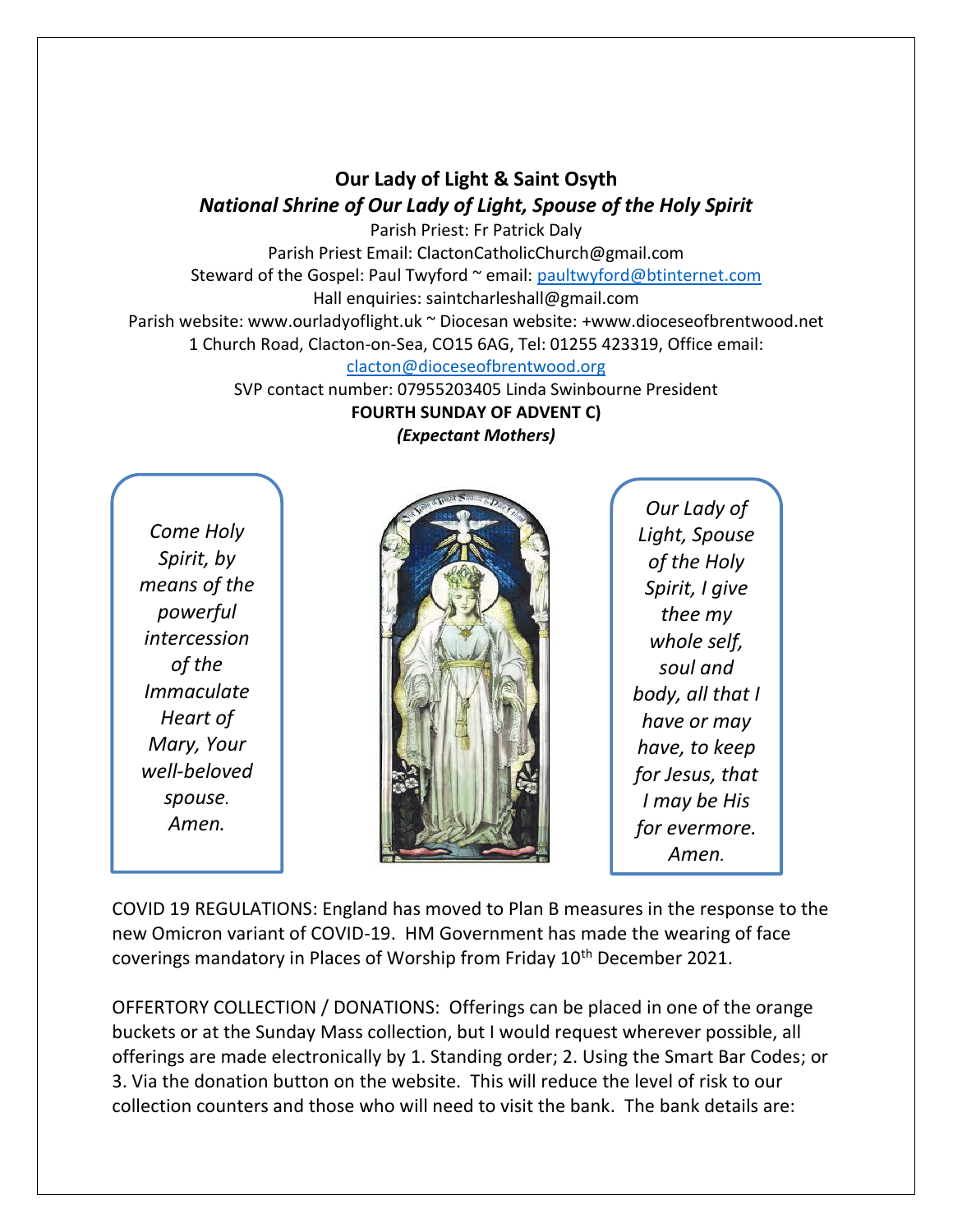## **Bank Title: Catholic Church Clacton-on-Sea, Sort Code 401322, Account Number:**

**41020463.** Members of the gift-aid scheme should quote their name and gift aid number in the Reference. Funds received last week:

Electronic Offerings £598.69 of which £215.00 was gift aided.

Collection Offerings £470.00 of which £120.00 was gift aided.

Thank you for your generosity, for Gift Aiding your offerings, and for your support of the Parish. Fr Patrick.

GIVE WITH YOUR SMARTPHONE: You can now give to the Parish with your smartphone using the bar codes displayed at the entrance and exit doors of the church. You can give from £3 to £20 with or without Giftaid. Simply scan the chosen bar code.

CHRISTMAS OFFERINGS: The Christmas offerings are your personal gift to the Parish Priest. Only the following qualifies for the personal offering: Electronic payments with the word 'Christmas' included in the reference details, the 'Christmas Offering' gift-aid envelopes, and cash placed in the orange buckets at the Christmas Masses. Thank you for your generosity. Fr Patrick.

## LUKE 1: 39-45

In the Gospel from Luke, we are told of the visitation of the Blessed Virgin Mary to her cousin Elizabeth. There are five persons in this beautiful scene. The first character is Mary, who in her great act of faith said Yes to the Archangel Gabrielle and agreed to be the Mother of Jesus Christ. In this one great act of perfect faith, Mary co-operated completely with God's plan for the salvation of humanity. She agreed to be the Mother of the Messiah.

The second person in this scene is Elizabeth. The Archangel Gabrielle had also appeared to Zechariah, the husband of Elizabeth, to announce the birth of John the Baptist. Elizabeth was barren and childless. They were both getting on in years. Elizabeth was now with child.

The third person in the scene is Jesus Christ – Mary's unborn child: The  $2^{nd}$  person of the Holy Trinity and the Son of God.

The fourth person in the scene is John the Baptist – the last of the great prophets of God. John was Elizabeth's unborn child. John would be born to prepare the way for Jesus Christ and to announce the coming of the Messiah.

The fifth person in the scene is the Holy Spirit, the  $3<sup>rd</sup>$  person of the Holy Trinity. It was through the Holy Spirit that Mary conceived the Son of God. It was through the action of the Holy Spirit that Elizabeth became fertile and conceived her son – John the Baptist. We are told that the child in Elizabeth's womb leapt for joy on hearing Mary's greeting, and Elizabeth was filled with the Holy Spirit. Elizabeth sings out, 'Of all women you are the most blessed, and blessed is the fruit of your womb. Why should I be honoured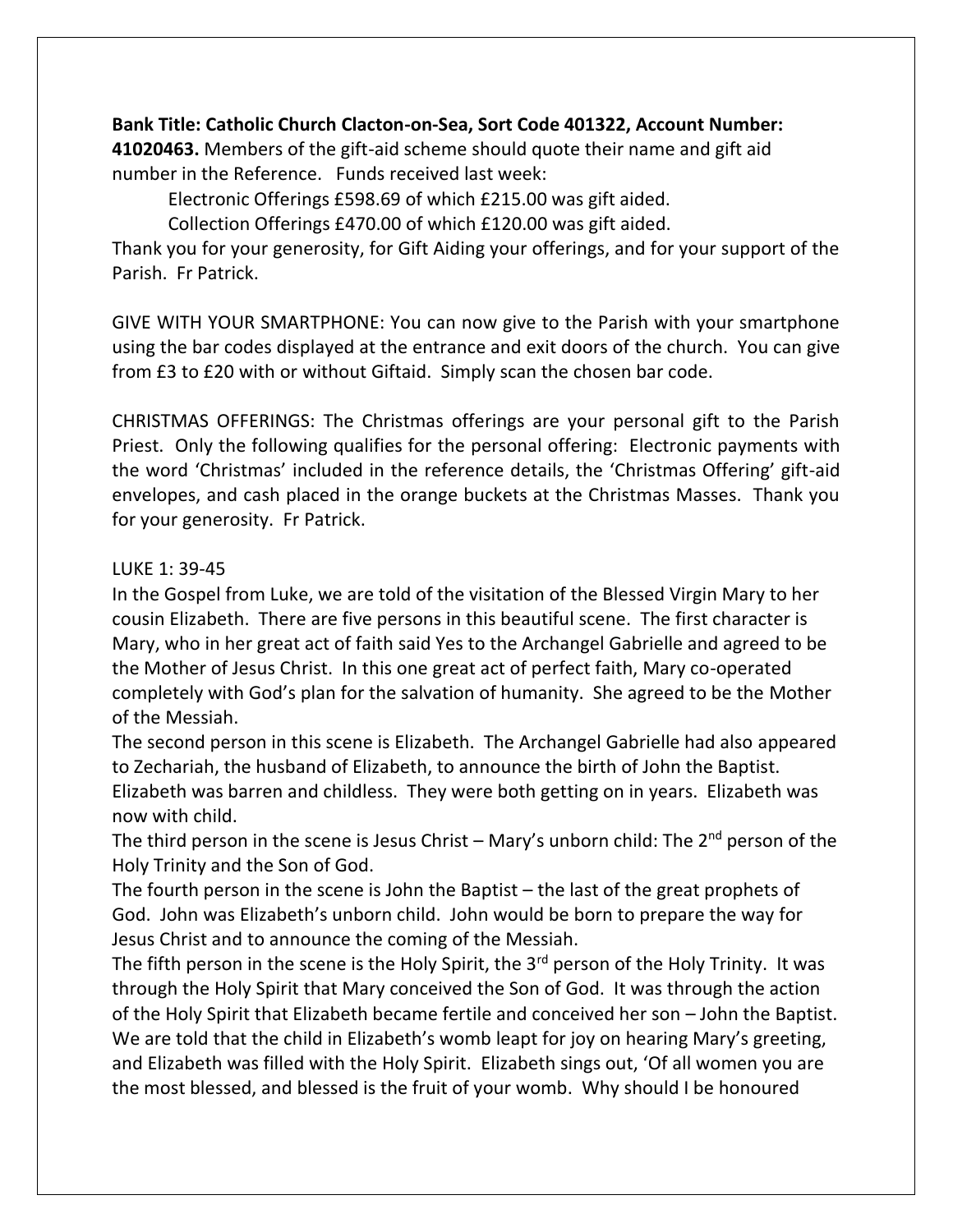with a visit from the mother of my Lord'? God the Father through the incarnation of the Son of God and the action of the Holy Spirit had commenced His great plan for our salvation.

CHRISTMAS CAROLS AND MINCE PIES: You are invited by the Parish Choir to join them for mince pies and coffee, followed by carols immediately after the 10.30 am Mass on Sunday 19<sup>th</sup> December. Please note that masks must be worn for singing.

CHRISTMAS RECONCILIATION SERVICE: Will be held in the Church at 7.00 pm on Monday 20<sup>th</sup> December with visiting priests. This is a wonderful way to prepare for the coming of Christ at Christmas.

WELCOME BACK: To anybody returning to Mass this Christmas. Please consider completing the following questionnaire to help the Parish to understand your needs:

- 1. When was the last time you attended Mass?
- 2. What prevents you from coming to church?
- 3. What could we do to welcome you back to church?

Please respond in confidence by email to: Eileen.OLOLsynod@gmail.com

|                                    | IIIIJ VVLLIN J JLINVILLJ. |                                         |
|------------------------------------|---------------------------|-----------------------------------------|
| Saturday 18 <sup>th</sup> December | 9.30 am.                  | <b>MASS: Thomas Ropohan RIP</b>         |
| 2021.                              |                           | Margaret & John.                        |
| Saturday 18 <sup>th</sup> December | 11.00 am to 12.00 pm.     | <b>SACRAMENT OF</b>                     |
| 2021.                              |                           | <b>RECONCILIATION:</b>                  |
|                                    |                           | Confessions will be heard in            |
|                                    |                           | the Sacristy.                           |
| Saturday 18 <sup>th</sup> December | 11.00 am to 1.00 pm.      | Church is open for private              |
| 2021.                              |                           | prayer with Exposition of the           |
|                                    |                           | <b>Blessed Sacrament.</b>               |
| Saturday 18 <sup>th</sup> December | 12.00 pm.                 | THE HOLY ROSARY.                        |
| 2021.                              |                           |                                         |
| Saturday 18 <sup>th</sup> December | 6.00 pm.                  | <b>MASS: Gary Bottrill &amp; Family</b> |
| 2021.                              |                           | Intentions                              |
| Vigil of The Fourth Sunday of      |                           | Shane Andrews.                          |
| Advent (C).                        |                           |                                         |
| (Expectant Mothers).               |                           |                                         |

**THIS WEEK'S SERVICES.**